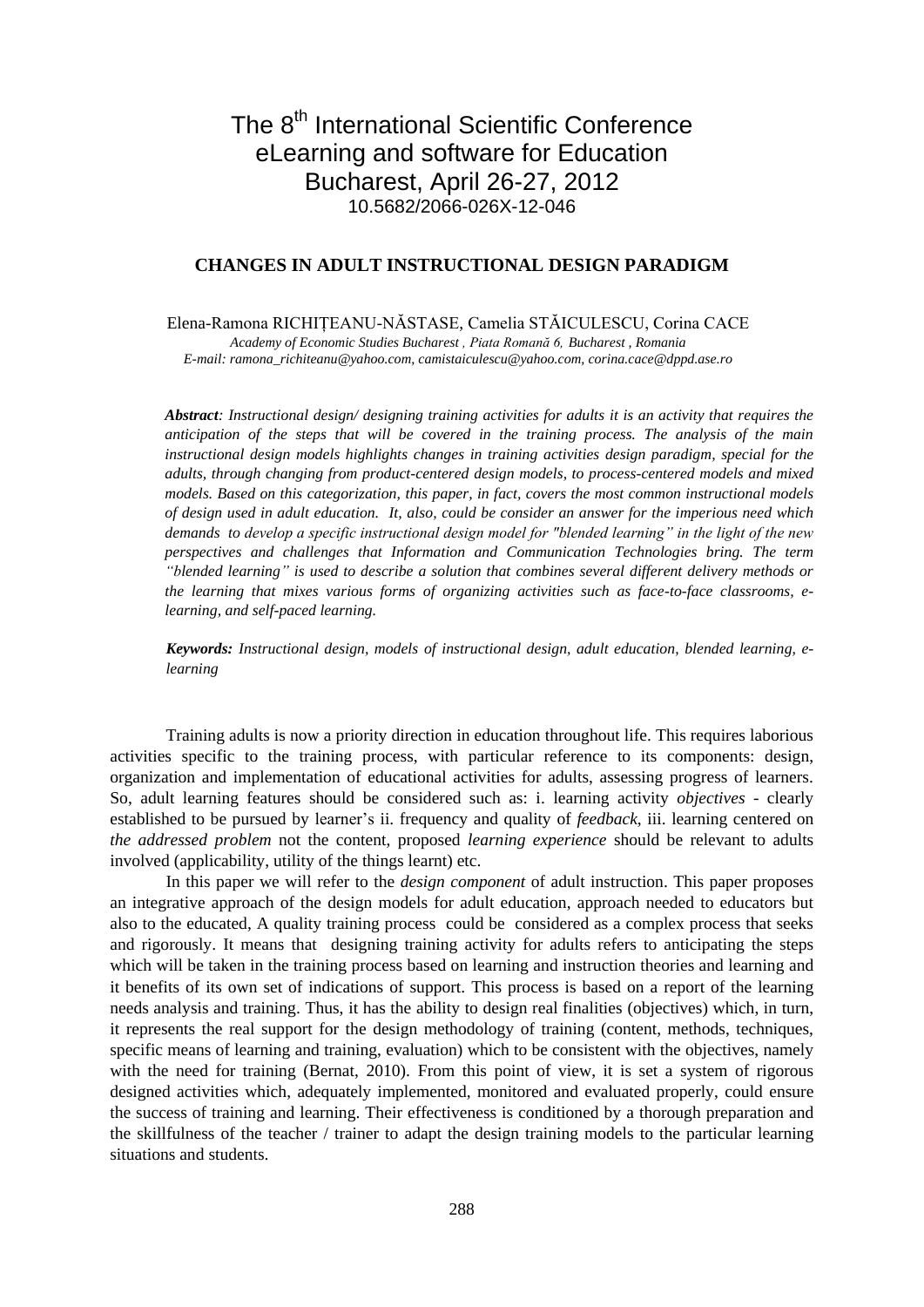There are many **models of designing adult instruction,** in the specialized literature, that we classified (following direction of intervention, as criteria) as:

1. Product-centered design models (centered on the learning outcomes),

2. Process-centered models (centered on the components of the training process) and

3. Mixed models (centered on the learning outcomes but also on the pedagogical conditions in which they occur).

# **I. PRODUCT-CENTERED DESIGN MODELS (CENTERED ON THE LEARNING OUTCOMES)**

Taxonomic models of the finalities of learning (Bloom, Anderson, Krathwohl, Simson so on) assume that any learning activity has a purpose, produces results / effects. Educational objectives, as expected learning outcomes, in relation to psychological nature of the capacity referred, were divided into three main domains:

1- Cognitive domain - objectives that refer to the acquiring of knowledge and the training of some intellectual capacity to work with this knowledge;

2- Emotional domain - objectives related to the formation of beliefs, attitudes or feelings;

3- Psychomotor domain - acquisition of motor skill.

## **1.1..Taxonomy of the cognitive domain**

The best known cognitive domain taxonomy is the one proposed by Benjamin Bloom (1956) which uses, as a criterion for classification, the complexity of mental operations involved in each category of educational objectives, distinguishes six classes of behaviour:

1. *Knowledge* - refers to situations requiring the student only to recall from memory and explain some specific information: methods, procedures, classifications, theories;

2*. Understanding* - targets those objectives that seek: (a) the expression of information previously stored in another language ("translation"), (b) extrapolation of information to new situations, (c) interpretation of information;

3. *Application* - at this level, objectives require students to use abstractions (rules, formulas, so on.), beyond the context in which they were originally acquired;

4. *Analysis* - this class includes objectives involving surprising, through personal effort, of the premises (unexplained) from which was started in the design of a specific product, identification of a whole ("element analysis"), identification of logical and causal relations ("relations analysis"), surprising the principles of function or building of a category of products ("principles analysis");

5. *Synthesis* - involves objectives aimed to train the creative capabilities of students through: restructuring of ideas, capture new logic correlations, formulating personal conclusions, develop a personal work. A higher level in this class involves developing a personal research project of some phenomena or a personal plan of action in a field;

6. *Evaluation* - includes objectives that require students to make personal, motivated judgments of a work, referring to the accuracy, logical consistency, coherence, rigor ("assessment in relation to internal criteria"), as well as effectiveness, fitness for purpose or compliance with a model ("assessment by reference to external criteria").

 An updated version of Bloom's taxonomy takes into consideration a large series of factors with a high impact on teaching and learning (Anderson, 1999). The revised taxonomy attempts to correct some of the original errors. The new taxonomy distinguishes between "knowing what", the content of thinking and "knowing how", the procedures used in problem solving. Knowledge dimension is represented by "knowing what" and has four categories: *factual* (definitions of concepts and knowledge about specific details), *conceptual* (classification and categories), *procedural* (methods and techniques) and *metacognitive* (knowledge about the thinking processes).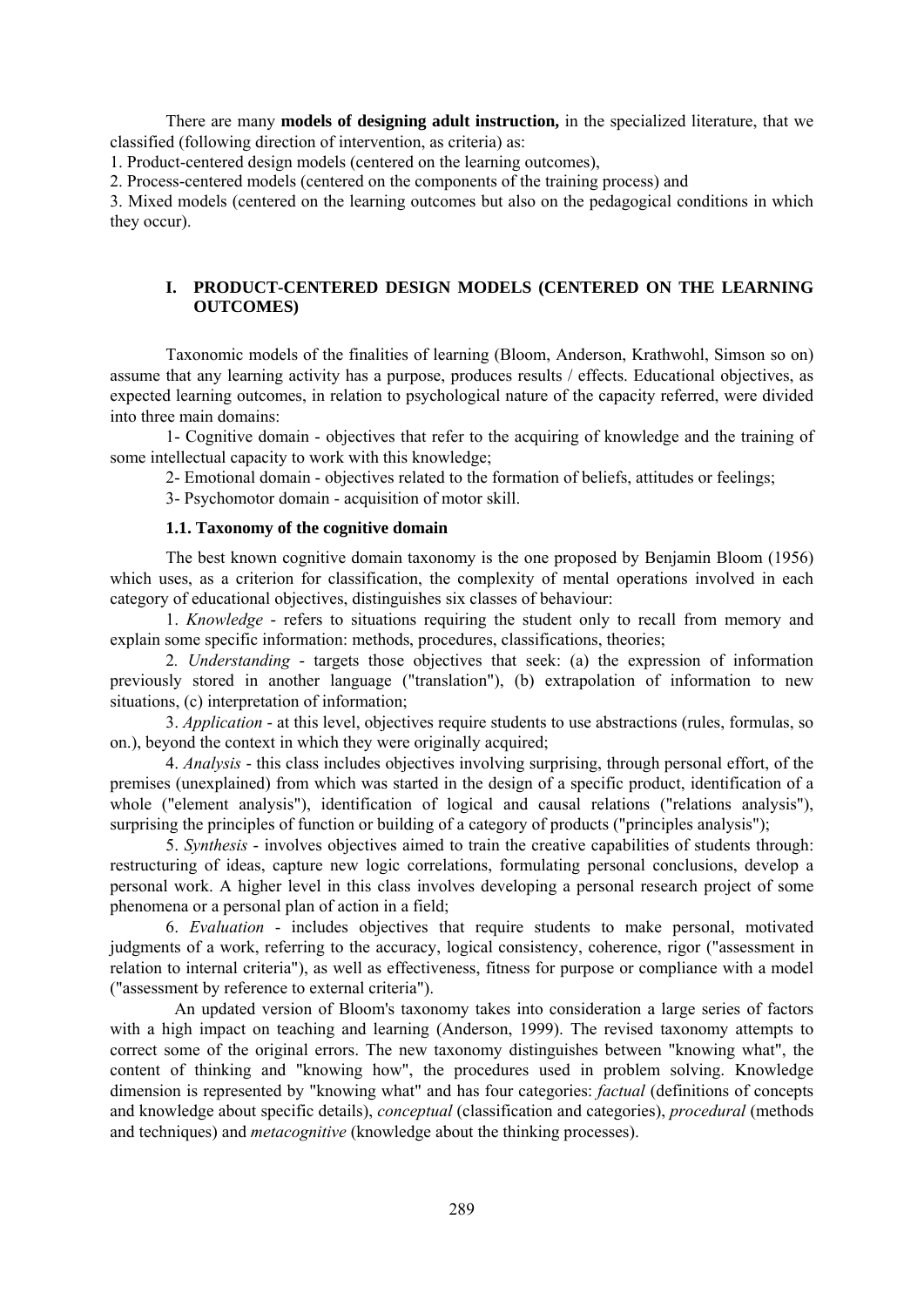Size of Bloom's taxonomy, of cognitive processes reviewed, has, as the original, six capacities, from the simple to complex, expressed in verbs (not in nouns as in Bloom version): (a) recall, (b) understand, (c) apply, (d) analyze, (e) evaluate and (f) create.

According to this taxonomy, each level of knowledge could has a correspondent into a level of cognitive process, so that the learner can remember factual or procedural knowledge, understand conceptual or metacognitive knowledge or analyze metacognitive or factual knowledge. After Anderson and his colleagues, learning makes sense if it gives the learners knowledge and cognitive processes they need to solve problems.

### **1.2..Taxonomy of the affective domain**

 One of the best known taxonomy for the affective domain (Krathwohl 1964) starts from *the degree of introspection* of beliefs, attitudes and feelings. Here are five distinct classes of behaviour, each representing a step in the uptake and practice of a value:

 1. *Responsiveness* - the objectives included in this class refer to the simple awareness of the existence of a value by students, these are relatively *passive* in relation to the value that is going to be internalized, they tolerate it, but do not show initiative to search for situations in which it occurs;

 2. *Reaction* - educational objectives which aim to induce students' "willingness to respond", to express from their *own initiative*, the agreement, at least partially, with those behaviours that are based on a preference for a certain value;

 3. *Valuing* - objectives which aim to help the individual to become an active participant in an activity to attract others in the practice of certain values;

 4. *Organization* – inducing the need to order in a coherent system the values that he adheres to, to rank them, to determine the most dominant and stable in regard to others;

 5. *Characterization* - objectives that aim to help the individual to become capable of shaping and expressing a *personal view* on a particular value universe.

## **1.3. Taxonomy of the psychomotor domain**

Psychomotor domain taxonomy (E.J Simpson, 1966) includes four behavioural classes, ordered by the criterion of mastery level of the motor skills.

 1. *Training* - education objectives aimed to help students to "*focus on task*", to know theoretically the operations needed to be carried out, their order, qualities of the necessary materials, the tools, the conditions needed to be fulfilled, so on;

 2. *Trying* - objectives aim to making the student capable of doing the action step by step under the guidance of a teacher / master ("guided response");

 3*. Ordinary performance* - automatization of skill, as a result of exercise, making the action, without the need to be aware of each component of the operation;

 4. *Mastery* - students will be able to coordinate quickly and certainly more motor skills, previously formed, to carry out an activity with a higher degree of complexity.

 These taxonomic models of the finalities of learning we consider particularly useful to design educational activities for adults from the perspective of the finalities pursued and the creation of appropriate learning situations. Designing a teaching approach based on e-learning can start from taxonomic models of the finalities of education. Depending on the learning objectives, the proposed activity can be designed algorithmic, following the classes of behaviour described.

# **II. Process-centered models (centered on the components of the training process)**

## 2.1. ADDIE model

 This model is often used by those who design and develop instruction and training. It is based on five phases: analysis, design, development, implementation, evaluation, which are benchmarks for developing and implementing learning activities.

*Analysis phase* requires training to clarify issues, establishing course objectives, identifying the learning environment, the current level of knowledge of students, initial skills and skills required to be obtained through training.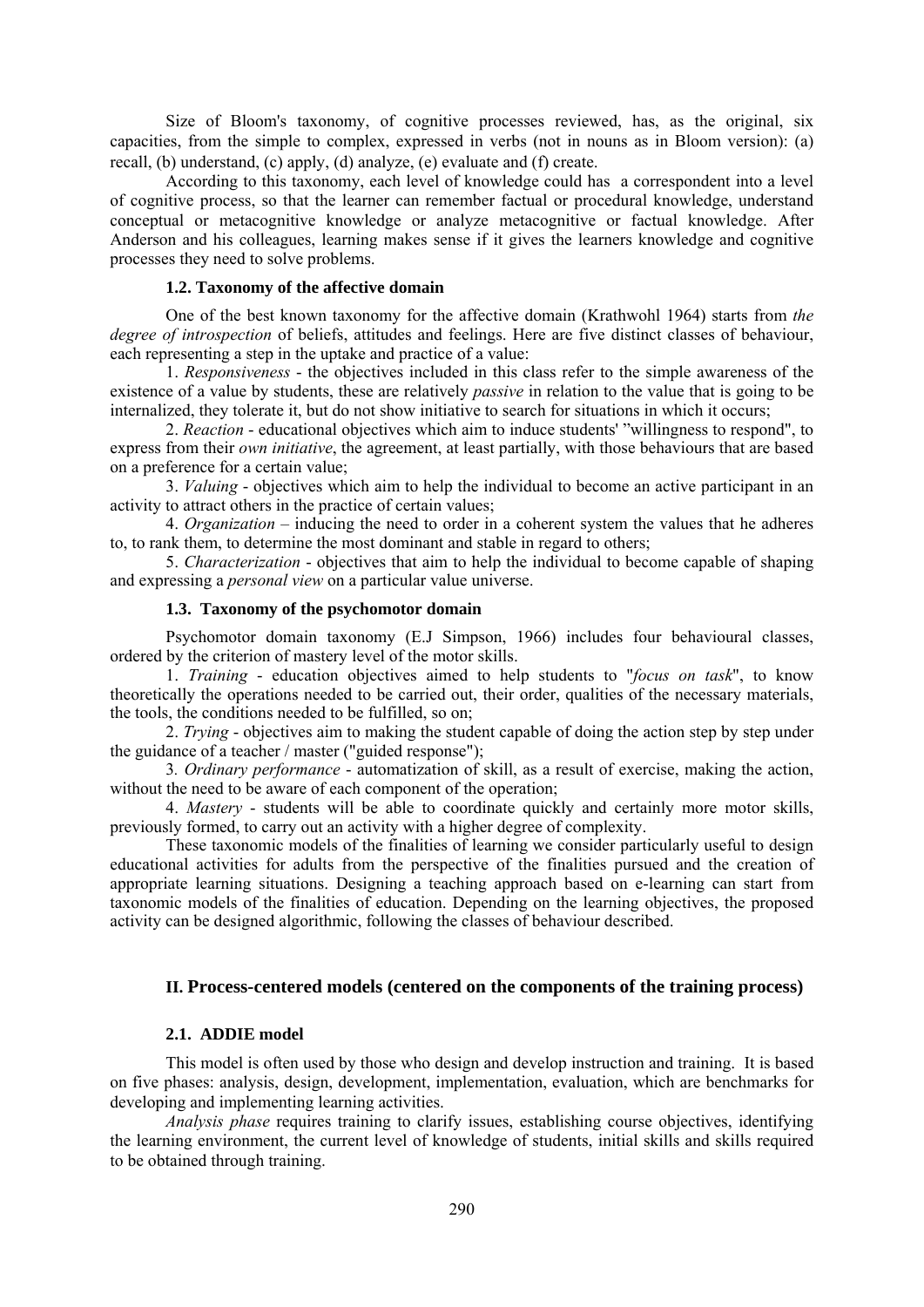*Design* - stage of the synthesis and formulating learning objectives, establishing assessment tools, considering disciplines, selection of content units, planning lessons, establishing means of communication.

*Development* - stage of creation and assembling the pre selected content, of creating "scenario" of work, of writing the content, of creating / selecting images, graphics, animation, necessary sounds, of integrating teaching means (technology).

*Implementation* – stage in which the planned training is applied, the materials are sent and distributed to the learning group.

*Evaluation* has two main components: *formative evaluation*, presented in all stages of the program, which provides information on its development (the extent to which the proposed material is appreciated and its desired effect, participants feedback that can lead to modifications and adaptations of the program) and *summative evaluation* which consists of designing final evaluation instruments (e.g. tests for knowledge of students at the end of a course module).

## 2.2. **Kemp's model**

 Jerold Kemp (1994) designed a model of oval form outlining that a frame of instruction is a continuous cycle that requires constant planning, design, development and evaluation to ensure effective training. Kemp identified nine key elements:

1. Identify training problems and specifying the objectives of the training;

 2. Examination of the characteristics of learning that should receive special attention during planning;

3. Identifying content and analyzing activities that serves to obtain the specified objectives;

4. Establish learning objectives;

5. Setting the content for each instructional unit for a logical learning;

6. Designing instruction so that each student can master the objectives;

7. Planning instruction message and delivery of it;

8. Develop evaluation tools to assess achievement of objectives;

9. Selection of resources needed for learning and training activities.

# **III. Mixed models (centered on the learning outcomes but also on the pedagogical conditions in which they occur)**

# **3.1. Merrill's model (2001) - First principles of instruction**

 Merrill assumes that the most effective learning environments are those that are focused on solving problems and involving the learner in four distinct phases of learning: activating prior experiences, practical demonstration of the competence, application of the competence, integrating these skills in real, everyday or professional work.

## **3.2. Gagne's model**

 The author assumes that learning is a change of operational schemes and intellectual behaviour, through processing of personal experiences. Thus, during learning activity it is important to specify a set of activities "*essential to any effective instruction*" (Gagne, R., 1975, as cited. M. Diaconu, 2004) and so, the trainer should conduct with the trainees. Making each is a "*training event*" which includes the following sequence of activities:

(a) *focus attention on the new fact to be learned*, (b) *an indication of operational objectives to be achieved,* to assure the desired learning (c) *update prior knowledge* ("*anchors*" of learning), (d) *procurement of new information and materials needed* (they can be provided by the teacher / trainer), (e) *execution of learning tasks set by the teacher / trainer*, (f) *confrontation of the results in learning tasks with the feedback information received from the teacher / trainer*, (g) *evaluating the performance achieved*, (h) *carrying out application and transfer activities of new skills acquired through learning tasks* and (i) carrying out activities for fixation in memory of the new knowledge.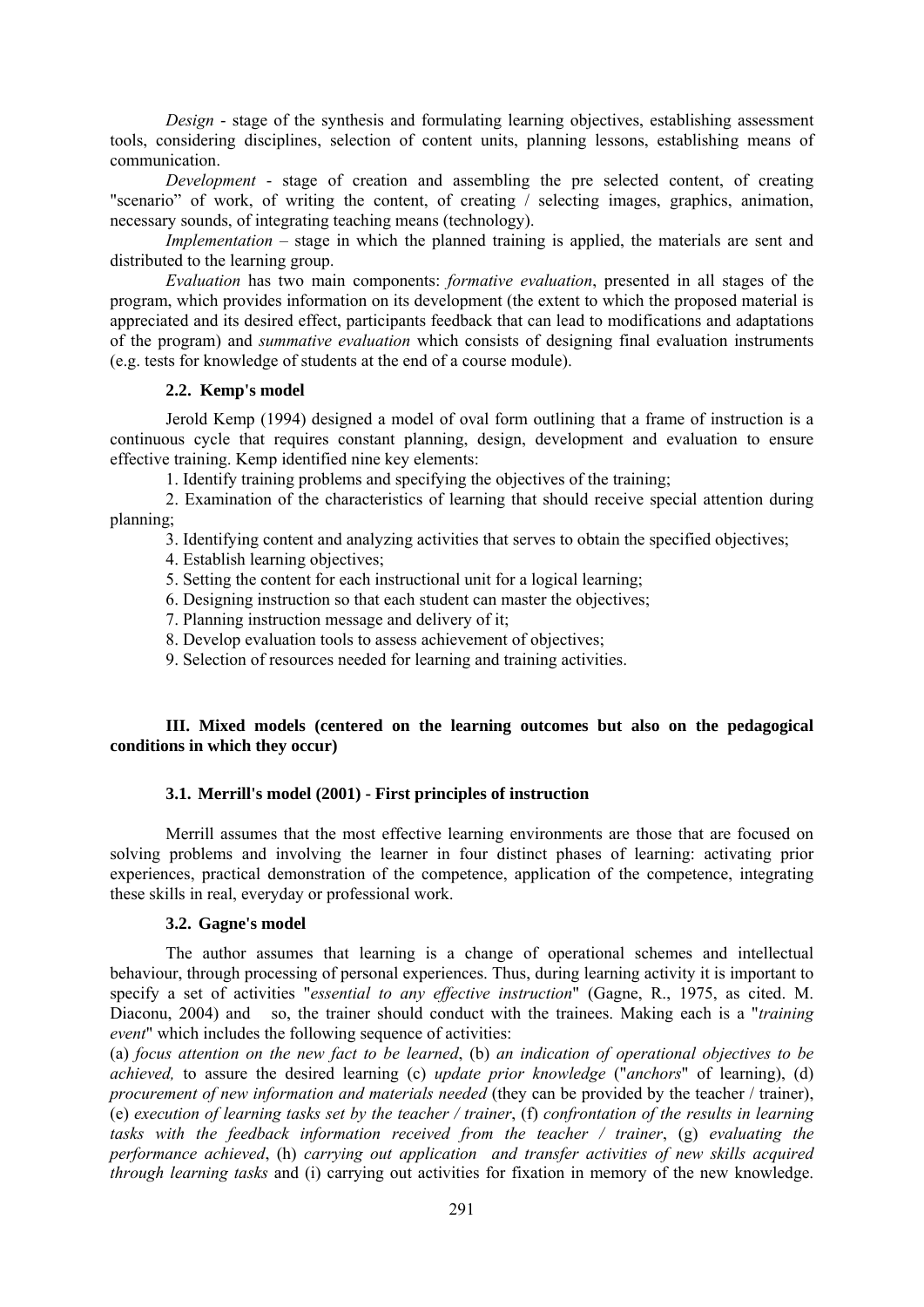Robert M.Gagné proposes eight types of learning. Types of learning are assessed as "*adaptive and performance levels of the factors that condition learning*". The structure of the types of learning proposed by Gagne could be represented on a scale whose steps are: signal learning, stimulus response learning, chaining, verbal association, discriminating learning, concept learning, role learning and problem solving. Gagne's theory shows us that the eight types of learning involve each other and can only be achieved in the sequence described. Any learning task that is not based on the previous one will not be performed properly. Therefore the teacher / trainer needs to develop in an analytical manner the learning situation and objectives.

# **3.3. Instructional design from the adaptive learning perspective**

 Adaptive training starts from the belief that people are different; therefore, training programs must accommodate their needs and characteristics.

Park & Lee (2003), (from Mihalcea, L., 2011) indicates three approaches to adaptive training:

 - Instructional adaptation at macro level - allows those who benefit from training to choose the essential components of education: aims (general 1objectives) curriculum content and teaching means (Park & Lee, 2003);

 - Interaction aptitudes - instructional interventions (ATI) (Cronbach & Snow, 1977) - means adapting instructional methods and strategies to the subjects personal characteristics;

- Micro level adaptation of instruction involves diagnosing specific learning needs and providing subjects"instructional prescriptions for meeting these needs".

 Instructional systems adapted to micro-level, developed over time, were different: programmed instruction, application of artificial intelligence in the design of *intelligent tutoring systems* (Intelligent Tutoring Systems, ITS) with three main components (Lee & Park, 2008): (a) the content to be taught (*model / profile of the domain*), (b) teaching methods and instructional strategies used (*model / profile of the teaching / tutoring*) and (c) the mechanisms underlying the understanding of what I know or do not know subjects (*model / profile of users*).

#### **IV. BLENDED LEARNING**

Under the impact of information and communication technologies, the way in which learning occurs has changed. Current solutions try to combine current modalities of **e-learning** ("*the use of new multimedia technologies and the Internet to improve the quality of learning by facilitating access to resources and services, as well as remote exchange and collaboration*" (EC, 2001) and **traditional ways** of making education by mixing methods, techniques, models of instruction that facilitate an effective and fun learning. The solution found is called **blended learning**. Models of blended learning issued by the National Institute of Information Technology (NIIT) explain *how to combine e-learning with traditional ways* of teaching and learning:

- Skill-driven learning, which combines self-paced learning with instructor or facilitator support to develop specific knowledge and skills (uses discussion groups, course support for individual learning, emailing tutor for clarification, online labs and traditional learning in the classroom to demonstrate the ability step by step);

- Attitude-driven learning, which mixes various events and delivery media to develop specific behaviours (online seminars and conferences, group projects, simulations and role-play in traditional class);

- Competency-driven learning, which blends performance support tools with knowledge management resources and mentoring to develop workplace competencies (individual learning plans and online mentoring).

 An efficient blended learning solution (Alonso, F., López, G., Manrique, D. and Viñes, J., 2005) includes a mixture of the three learning types with the following ingredients:

1. An instructor that directs learning;

2. Email and telephone assistance for personalised learner support;

3. Virtual classes by means of computerised videoconference, in which the instructor explains specific learning subjects to the group and learners, raise questions;